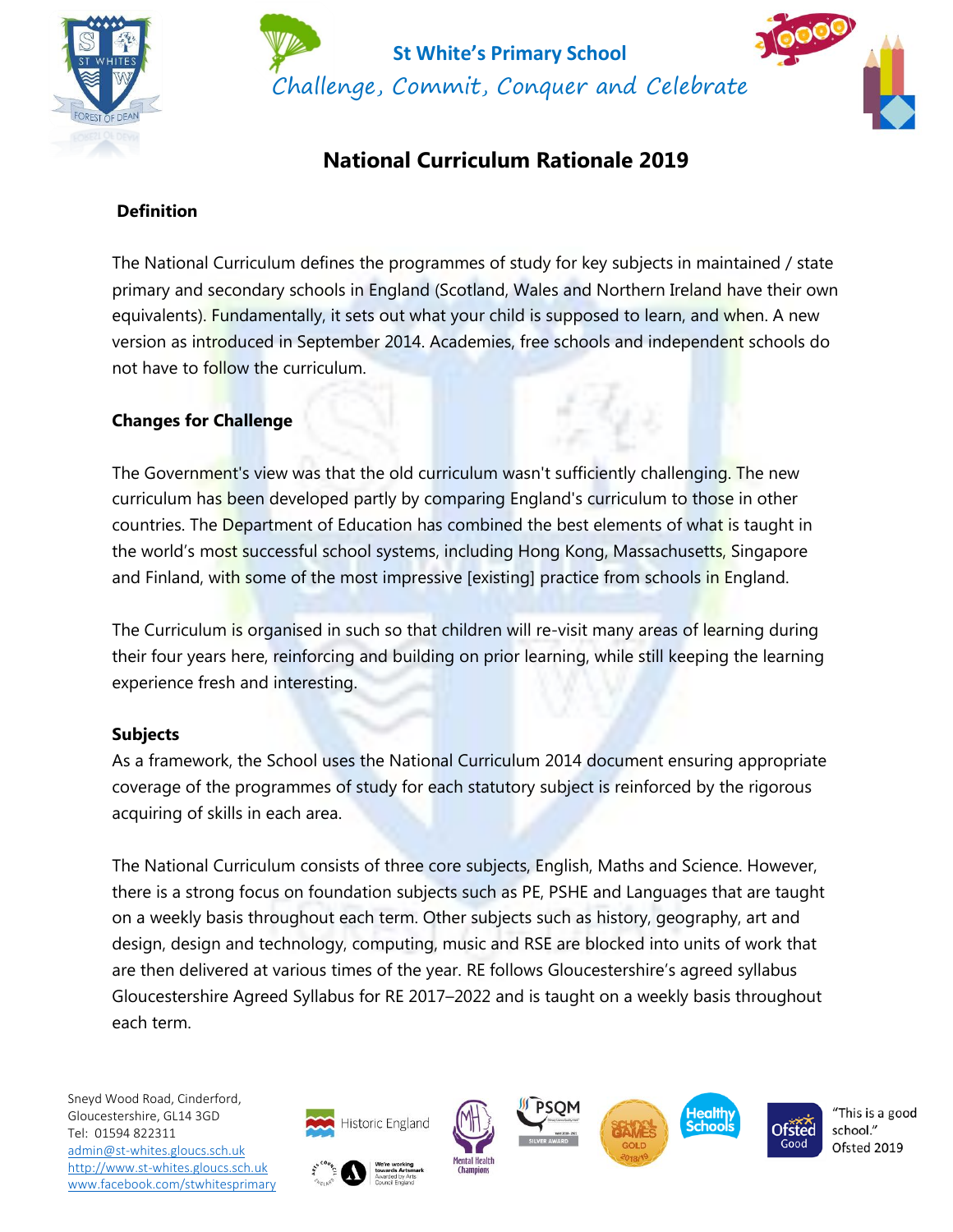



### **Cross Curricular Links**

The school's curriculum leader has an overview of coverage and progression, and with the support of staff with expertise in the range of subjects taught, monitors and evaluates provision, standards, progress and attainment.

The curriculum overviews designed by the leadership team ensure that meaningful and appropriate links are made between subjects, but not at the expense of quality of learning in the individual subject. Care has been taken to allow for flexibility in response to local or global issues, and staff strengths and interests. Moreover, the extensive physical resources the school has are utilised to create learning journeys for our children that will, in the words of our vision statement ensure each child in our care is 'life ready'.

Throughout the school week, opportunities are sought to enhance the children's spiritual, moral, cultural, mental and physical development. These are supported by the PSHE (Personal, Social. Health and Economic Education) sessions that feature in each year group. In doing so, the school's aim is to ensure pupils are aware of the history and values of Britain, and prepares pupils well for life in modern Britain.

#### **St White's School Curriculum Vision**

Here at St White's School, we have crafted a highly integrated curriculum that reflects the changes to the new National Curriculum but most importantly maintains the children at the heart of the work that we do. The result is that the school has created a bold, inspiring, relevant and dynamic approach to learning that responds to the needs of our pupils. It not only teaches them the skills to thrive but also ensures that they have a secure knowledge and understanding of the 21st Century world that they living and growing up in.

Underpinning all of this are the four key learning values of Challenge, Commit, Conquer and Celebrate, designed to encourage the children to develop effective learning behaviours for life and personal resilience.

Sneyd Wood Road, Cinderford, Gloucestershire, GL14 3GD Tel: 01594 822311 [admin@st-whites.gloucs.sch.uk](mailto:admin@st-whites.gloucs.sch.uk) [http://www.st-whites.gloucs.sch.uk](http://www.st-whites.gloucs.sch.uk/) [www.facebook.com/stwhitesprimary](http://www.facebook.com/stwhitesprimary)













"This is a good school." Ofsted 2019